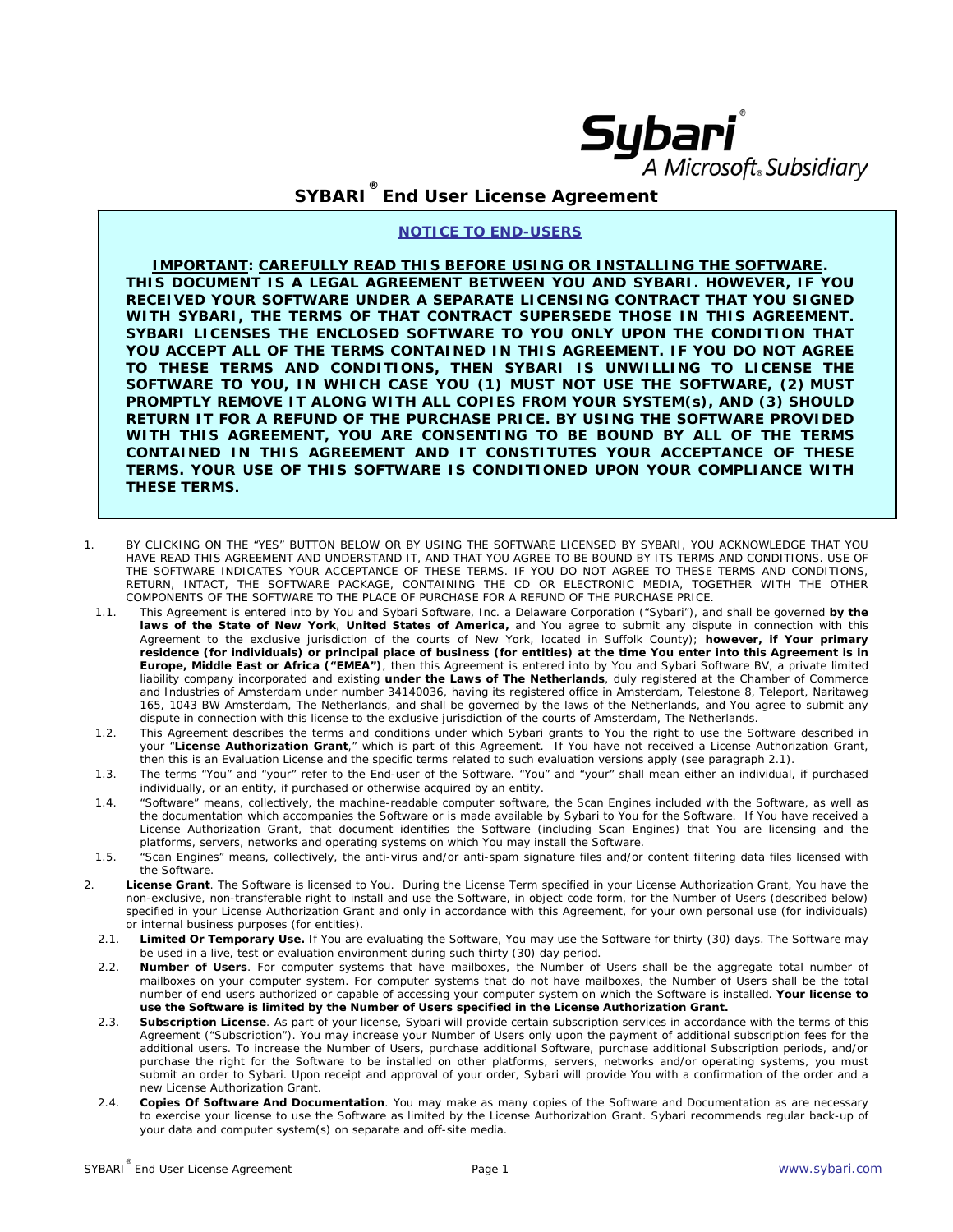- 2.5. **Restrictions on Use**. The license rights granted to You are subject to the following limitations and restrictions: (i) You agree that You will only copy the Software into any machine-readable or printed form as necessary to use it in accordance with this Agreement or for back-up purposes in support of your use of the Software; (ii) You may not use, copy, modify, alter or transfer, electronically or otherwise, the Software or documentation except as expressly permitted in this Agreement; (iii) You agree that it is expressly prohibited to sublicense, rent, lease, lend, distribute or provide commercial hosting services with the Software or any portion of the Software; (iv) You may not translate, reverse compile, reverse program, disassemble, decompile, reverse engineer the Software or make any attempt to discover the source code of the Software, or create derivative works from the Software in whole or in part; and (v) You agree to notify your employees and agents with access to the Software of the limitations set forth in this Agreement. Sybari reserves all rights not expressly granted herein.
- 3. **PROPRIETARY RIGHTS**. The Software and any accompanying documentation are the proprietary products of Sybari or its licensors and are protected under national laws and international treaty provisions, including copyright, trade secret, trade dress, patents and trademark laws. Ownership of the Software and all copies, modifications, translations, and merged portions thereof shall at all times remain with Sybari or its licensors, and You acknowledge that no title to the intellectual property in the Software is transferred to You. All approved copies of the Software and documentation shall be made with all proprietary notices and legends as found in the originals provided by Sybari.
- 4. **UPDATED RELEASES.** During the License Term and for the Software specified in the License Authorization Grant, You will be entitled to receive: (i) Software patches and bug fixes; (ii) updated releases (as indicated by a change in any number to the right of the decimal point [x.(x).x] of the Software; and, (iii) updated Scan Engines listed in your License Authorization Grant, as Sybari makes (i)-(iii) (collectively, "Updates") available to its licensees. It is your responsibility to download and install such Updates when made generally available at [www.sybari.com.](http://www.sybari.com/) All Updates shall be considered Software under this Agreement, and your use of such Updates shall be governed by the terms of this Agreement.
- 5. **TECHNICAL SUPPORT**. Sybari provides various levels of support to its licensees. A certain level of electronic mail support is included with all Software (see the website cited below for more information). Any enhanced levels of technical support purchased by You are indicated in your License Authorization Grant. Sybari will use commercially reasonable efforts to provide the level of technical support indicated in your License Authorization Grant for the License Term. For current policies for support, go to [www.sybari.com/support/](http://www.sybari.com/support/), or contact Sybari. Any software provided by Sybari as part of support is governed by the terms of this Agreement, unless separate terms are provided.
- 6. **LIMITED WARRANTY**. (a) Sybari warrants to the original licensee of the Software: (i) that the Software will perform substantially in accordance with the accompanying documentation; and (ii) that the Software is properly recorded on the disk media. This Limited Warranty extends for ninety (90) days from the date of receipt. (b) This Limited Warranty does not apply to any Software that has been altered, damaged, abused, mis-applied, or used other than in accordance with this Agreement and any instructions included on or with the Software and the accompanying documentation. (c) This Limited Warranty does not apply to any Updates to the Software that are provided to You after the expiration of the ninety (90) Limited Warranty period. (d) Sybari's entire liability and your exclusive remedy under this Limited Warranty shall be the repair or replacement of any Software that fails to conform to this Limited Warranty or, at Sybari's option, return of the license fees for the Software. Sybari shall have no liability under this Limited Warranty unless the Software is returned to Sybari or its authorized representative, with a copy of your receipt, within the warranty period. Any replacement Software will be warranted for the remainder of the original warranty period or ninety (90) days, whichever is longer. (e) EXCEPT AS EXPRESSLY SET FORTH HEREIN, SYBARI AND ITS SUPPLIERS HEREBY DISCLAIM ALL OTHER WARRANTIES AND CONDITIONS, WHETHER EXPRESS, IMPLIED, OR STATUTORY, INCLUDING BUT NOT LIMITED TO ANY WARRANTIES OF MERCHANTABILITY, FITNESS FOR A PARTICULAR PURPOSE, WORKMANLIKE EFFORT, LACK OF VIRUSES OR LACK OF NEGLIGENCE, OR WARRANTIES ARISING FROM USAGE OF TRADE OR COURSE OF DEALING, ALL WITH RESPECT TO THE SOFTWARE AND THE PROVISION OF OR FAILURE TO PROVIDE SUPPORT OR OTHER SERVICES, INFORMATION, SOFTWARE OR RELATED CONTENT THROUGH THE SOFTWARE. ALSO, THERE IS NO WARRANTY OR CONDITION OF TITLE OR NON-INFRINGEMENT WITH REGARD TO THE SOFTWARE. (f) THIS WARRANTY GIVES YOU SPECIFIC LEGAL RIGHTS; YOU MAY HAVE OTHERS WHICH VARY FROM JURISDICTION TO JURISDICTION.
- 7. **LIMITATION OF LIABILITY**. IN NO EVENT SHALL THE TOTAL AGGREGATE LIABILITY OF SYBARI AND ITS SUPPLIERS' ARISING UNDER THIS AGREEMENT AND IN CONNECTION WITH THE SOFTWARE EXCEED THE LICENSE FEES ACTUALLY PAID BY YOU FOR THE **SOFTWARE**
- 8. **EXCLUSION OF CERTAIN DAMAGES.** TO THE MAXIMUM EXTENT PERMITTED BY APPLICABLE LAW, IN NO EVENT SHALL SYBARI OR ITS SUPPLIERS BE LIABLE FOR ANY INDIRECT, SPECIAL, INCIDENTAL, PUNITIVE OR CONSEQUENTIAL DAMAGES WHATSOEVER (INCLUDING BUT NOT LIMITED TO DAMAGES FOR LOSS OF BUSINESS PROFITS, CONFIDENTIAL OR OTHER INFORMATION; FOR BUSINESS INTERRUPTION; FOR LACK OF VIRUSES; FOR PERSONAL INJURY, FOR LOSS OF PRIVACY, FOR FAILURE TO MEET ANY DUTY OF GOOD FAITH OR OF REASONABLE CARE, FOR NEGLIGENCE, OR FOR ANY OTHER PECUNIARY OR OTHER LOSS WHATSOEVER) ARISING OUT OF OR IN ANY WAY RELATED TO THE USE OF OR INABILITY TO USE THE SOFTWARE, THE PROVISION OF OR FAILURE TO PROVIDE UPDATES, SUPPORT OR OTHER SERVICES, INFORMATION, SOFTWARE AND RELATED CONTENT THROUGH THE SOFTWARE, OR OTHERWISE ARISING UNDER OR IN CONNECTION WITH ANY PROVISION OF THIS AGREEMENT, EVEN IN THE EVENT OF THE FAULT, TORT (INCLUDING NEGLIGENCE), MISREPRESENTATION, STRICT LIABILITY, BREACH OF CONTRACT OR BREACH OF WARRANTY OF SYBARI OR ANY SUPPLIER, AND EVEN IF SYBARI OR ANY SUPPLIER HAS BEEN ADVISED OF THE POSSIBILITY OF SUCH DAMAGES. BECAUSE SOME JURISDICATIONS DO NOT ALLOW THE EXCLUSION OR LIMITATION OF LIABILITY FOR CONSEQUENTIAL OR INCIDENTAL DAMAGES, THE ABOVE LIMITATION MAY NOT APPLY TO YOU. Sybari shall not be held responsible or liable for any loss or damage caused as a result of your failure to make up-to–date back-up copies of any affected data or computer system(s). THE FOREGOING LIMITATIONS, EXCLUSIONS AND DISCLAIMERS (INCLUDING SECTIONS 6 AND 7) SHALL APPLY TO THE MAXIMUM EXTENT PERMITTED BY APPLICABLE LAW, EVEN IF ANY REMEDY FAILS OF ITS ESSENTIAL PURPOSE.
- 9. **EXPORT CONTROLS**. The Software is subject to U.S. export laws and regulations. Certain uses of the Software by You may be subject to these laws and regulations. You must fully comply with all applicable U.S. and international export laws and regulations that apply to the Software. These laws include restrictions on destinations, end users and end use.
- 10. **U.S. GOVERNMENT RESTRICTED RIGHTS**. If You are acquiring the Software on behalf of any unit or agency of the United States Government, the following provision applies: It is acknowledged that the Software and the documentation were developed at private expense and that no part is in the public domain and that the Software and documentation are provided with RESTRICTED RIGHTS. Use, duplication, or disclosure by the Government is subject to restrictions as set forth in subparagraph (c)(1)(ii) of the Rights in Technical Data and Computer Software clause at DFARS 252.227-7013 or subparagraphs (c)(1) and (2) of the Commercial Computer Software-Restricted Rights at 48 CFR 52.227-19, as applicable. Contractor/Manufacturer is Sybari Software, Inc.

## 11. **GENERAL.**

- 11.1. **Compliance With Applicable Law.** You agree to abide by the copyright law and all other applicable laws of the United States and/or The Netherlands (refer to Section 1.1.) and international treaties, including, but not limited to, export control laws.
- 11.2. **Data Protection, Publicity.** By providing us with your personal information in a proposal, purchase order or completing our online information form, and having previously received your express consent in regards to the subject of this paragraph, Sybari hereby informs You that your contact data will be stored in automated files. Sybari may use this data internally by sending You information about its products and services via mail and/or e-mail. If You do not wish to receive further information from Sybari or from its partners, please write to us at *unsubscribe@sybari.com* in the USA or at *[unsubscribe\\_eu@sybari.com](mailto:unsubscribe_eu@sybari.com)* in EMEA, or see our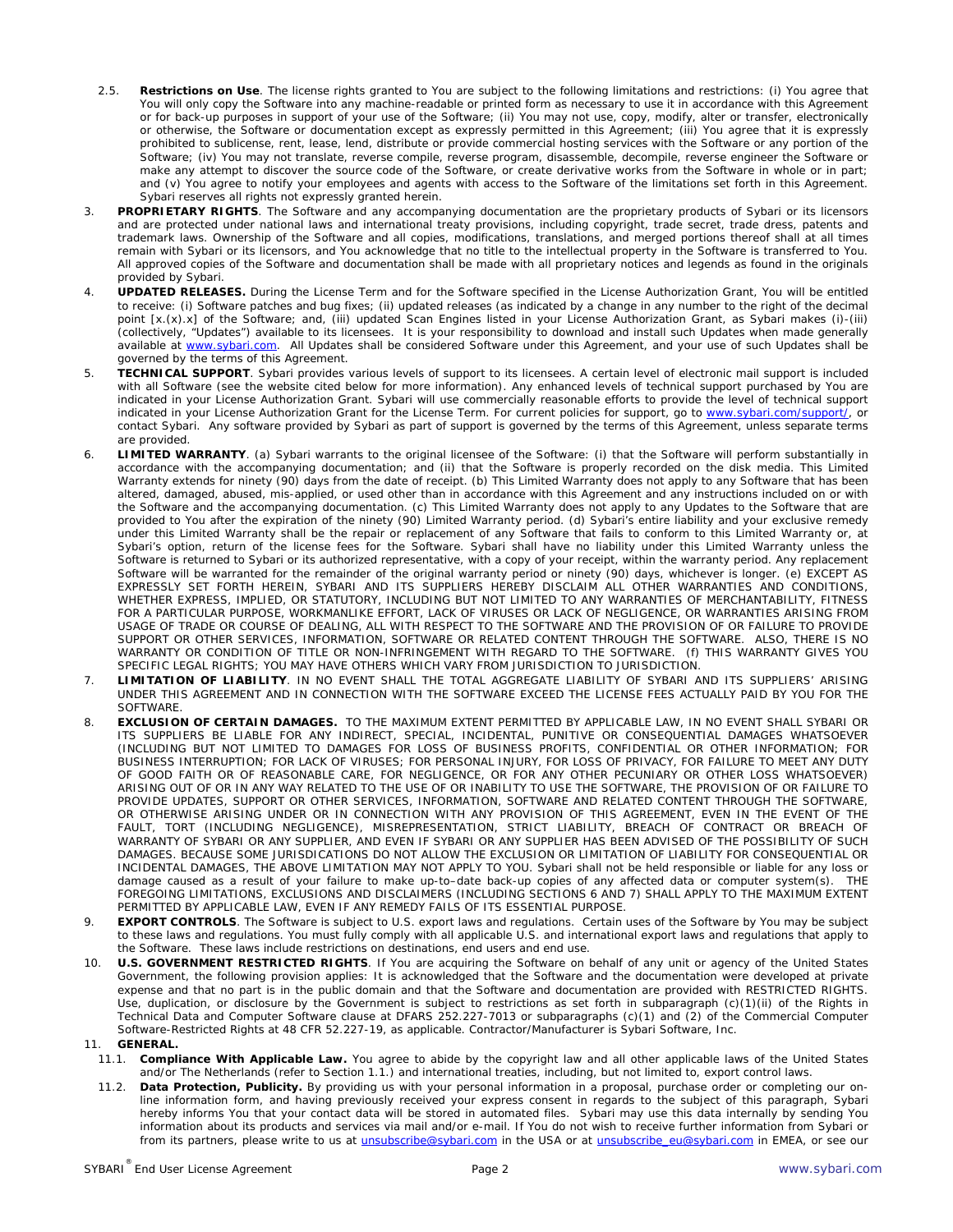privacy policy, which may be updated from time to time, at [www.sybari.com.](http://www.sybari.com/) Unless otherwise communicated by You to Sybari, it is acknowledged that Sybari may include your company name and details for marketing and publicity purposes.

- 11.3. **Disclaimer of U.N. Sale of Goods.** The United Nations Convention on Contracts for the International Sale of Goods is specifically disclaimed.
- 11.4. **English Language Agreement.** English is the governing language of this Agreement. This Agreement may only be modified by a new License Authorization Grant or by a written document which has been signed by both You and Sybari. Should You have any questions concerning this Agreement, or if You desire to contact Sybari for any reason, please write to Sybari as indicated below.
- 11.5. **Enforceability/Severability.** Even if part of this agreement is held invalid, the rest of this agreement is still valid, binding and enforceable.
- 11.6. **Entire Agreement.** This Agreement and the specific terms stated in your License Authorization Grant are the entire Agreement between You and Sybari relating to the Software and: (i) supersedes all prior or contemporaneous oral or written communications, proposals and representations with respect to its subject matter; and (ii) prevails over any conflicting or additional terms of any quote, order, previous license agreement, acknowledgment or similar communications between the parties.
- 11.7. **Force Majeure.** Except for the obligations to make payments, neither party shall be bound to meet any obligation if prevented from doing so as a consequence of force majeure. If a situation of force majeure lasts for more than ninety (90) days, the Parties shall be entitled to terminate this Agreement by canceling it in writing, without any rights to compensation for damages or refunds.
- 11.8. **No Assignment.** This License or the Software may not be assigned, sublicensed, leased, sold or otherwise transferred without prior written consent from Sybari, and any unauthorized transfer is null and void. This license is personal to You and can be used for personal or internal business use only and may not be used on behalf of a client or customer.
- 11.9. **Notice.** All notifications and communications relating to this License shall be made by the parties to the other party, in writing and shall be signed by a person duly authorized to provide such notice.
- 11.10. **Payment & Taxes.** The amount due for your license subscription, support and maintenance fee (as applicable) will be set forth in the Order and billed via an invoice from Sybari or one of its authorized resellers ("Resellers"). If any invoice is not paid by You within thirty (30) days after receipt, Sybari may assess a late payment charge in an amount equal to a rate of two percent (2%) per month, or the highest amount allowed under applicable law, whichever is lower, on any outstanding balance which is not paid. Any and all fees specified in this Agreement do not include sales, use, property, value-added, withholding or other taxes, duties or fees, associated with the rights granted hereunder, the Software supplied herein or services provided through this Agreement ("Taxes"). Any such Taxes shall be your sole responsibility and will be billed to and paid by You in jurisdictions where Sybari is obligated to collect such Taxes. There may be other Taxes owed by You in connection with the Subscription Fee paid by You, and it shall be your responsibility and obligation to pay such Taxes as they may be due by the taxing authority. This Section shall not apply to Taxes based on Sybari's net income or payroll taxes.
- 11.11. **Term & Termination.** The License Term is set forth in your License Authorization Grant or as provided in Section 2.1 (for evaluation licenses), unless earlier terminated as provided herein. Sybari may terminate this Agreement, upon reasonable notice, if You breach any term hereof; provided, however, that this Agreement shall terminate promptly upon your breach of any material term contained herein (a material breach includes exceeding the Number of Users licensed specified in the License Authorization Grant). Sybari may audit your usage of the Software on-site during normal business hours upon reasonable notice. Any of your payment obligations and the disclaimers of warranties and damages and limitations on liability shall survive termination or expiration of this Agreement. Upon expiration or termination of this Agreement for any reason, all rights granted to You to use the Software or access the Scan Engine updates will cease and You must promptly destroy all copies of the Software in your possession, whether on servers, computers, electronic appliances, devices, storage media or located elsewhere. Prior to the expiration of the License Term, the Software may provide notice of the expiration of the license to the system administrator, provided that the Software is properly configured. The Software may contain a feature that disables its operation after a period of time after the expiration of the License Term. Sybari reserves the right at any time to alter product features, specifications, capabilities, functions, release dates, general availability or other characteristics of the Software. You may terminate the license and this Agreement at any time by destroying all copies of the Software in your possession.

© 1995-2005 Sybari Software, Inc. All rights reserved. The Software may be protected by U.S. patents, with other patents pending in the U.S.A. and elsewhere. ANTIGEN, DOMINION, EVER VIGILANT PROTECTION, LIVENOTES, SYBARI and other marks indicated on our website and the logo forms of the foregoing marks are trademarks and/or service marks of Sybari Software, Inc. or its subsidiaries and may be registered in the United States or in other jurisdictions including internationally. Sybari Software, Inc.'s trademarks, service marks and trade dress may not be used in connection with any product or service that is not affiliated with Sybari Software, Inc., in any manner that is likely to cause confusion among customers, or in any manner that disparages or discredits Sybari Software, Inc. All other trademarks not owned by Sybari Software, Inc. or its subsidiaries that appear on the Sybari website are the property of their respective owners, who may or may not be affiliated with, connected to, or sponsored by Sybari Software, Inc. or its subsidiaries.